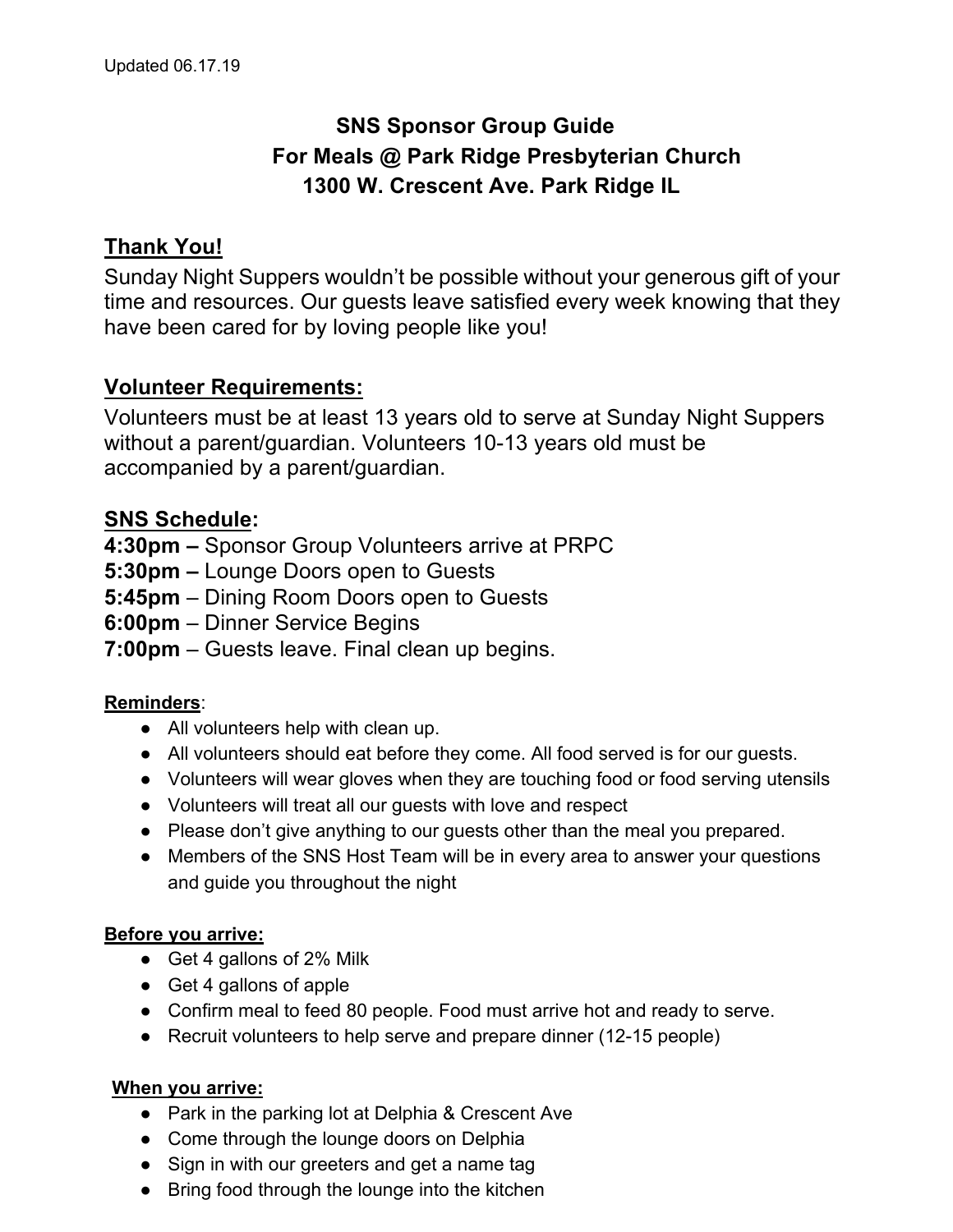# ● **Volunteer Jobs**

*Group Lead: (1 person)*

- Assign volunteer roles to your group
- Oversee volunteers throughout the night

# *Dining Room Team: (Approximately 8 people) Set Up:*

- Prepare tableware packets
- Set the tables with tablecloths, decorations, utensils, and containers with salt, pepper, sugar, sugar substitutes and creamers

# *During Dinner:*

- Serve food onto guests' plate from service line
- Serve drinks and desserts from beverage carts
- Assist guests who need help carrying food to their table

# *Kitchen Team: (Approximately 4 people)*

*Set Up:*

- Prepare all food for the meal by 6pm
- Plate dessert
- Prepare beverage carts for dining room team

# *During Dinner:*

- Replenish food in the serving line
- Begin cleaning up kitchen (wash everything you use, sweep floors, wipe counters, take out trash)

# **Before you leave:**

- Make sure all food is packaged up for guests or taken with you. Leftovers should not be left at PRPC.
- Tablecloths should be shaken off and put in the laundry bags
- Make sure kitchen is cleaned and trash is taken out
- Make sure dining room is cleaned and trash is taken out